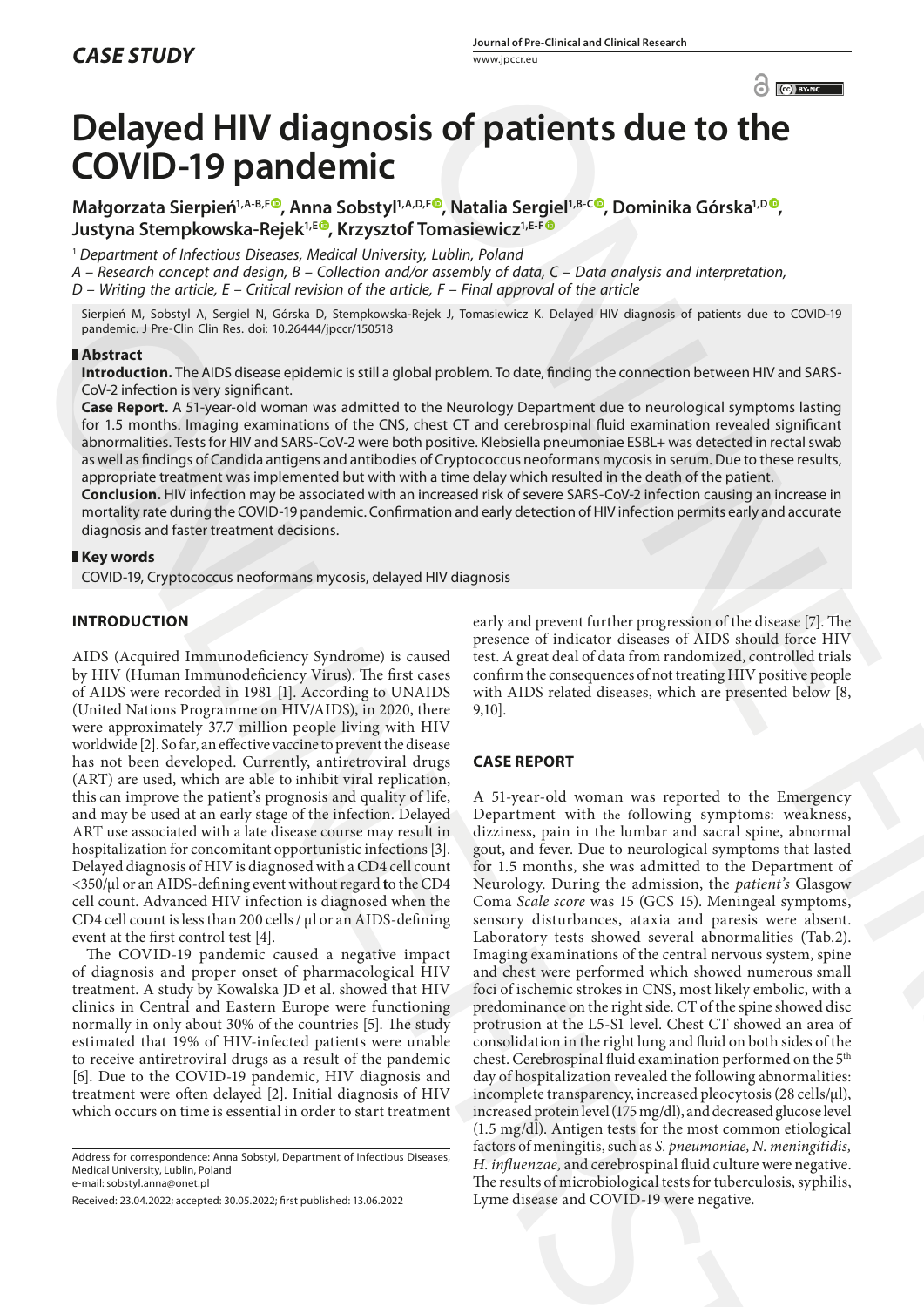Małgorzata Sierpień, Anna Sobstyl, Natalia Sergiel, Dominika Górska, Justyna Stempkowska-Rejek, Krzysztof Tomasiewicz. Delayed HIV diagnosis of patients...

| Respiratory                                                                                                                                                                                                                                                                                                                                                                                                                                                                                                                                                                                                                                                                                                                                                                                                                     | Pneumonia, recurrent (≥2 or more episodes in 12 months) <sup>1</sup><br>Tuberculosis pneumocystis <sup>1</sup><br>Histoplasmosis, disseminated/extra pulmonary <sup>1</sup><br>Candidiasis, bronchial/lungs <sup>1</sup><br>Mycobacterium avium complex (MAC) or Mycobacterium kansasii,<br>disseminated or extrapulmonary <sup>1</sup><br>Herpes simplex <sup>1</sup><br>bronchitis/pneumonitis<br>Bacterial pneumonia aspergillosis <sup>2</sup> | Neurology                                                                                                                                                                                                                                                                                                                                                                                                                                 | Cerebral toxoplasmosis <sup>1</sup><br>Cryptococcal meningitis <sup>1</sup><br>Primary cerebral lymphoma <sup>1</sup><br>Dementia <sup>2</sup><br>Aseptic meningitis or encephalitis <sup>2</sup><br>Guillain-Barré syndrome <sup>2</sup><br>Leucoencephalopathy <sup>2</sup><br>Peripheral neuropathy <sup>2</sup><br>Cerebral abscess <sup>2</sup><br>Space occupying lesion of unknown cause <sup>2</sup><br>Transverse myelitis <sup>2</sup> | Progressive multifocal leukoencephalopathy <sup>1</sup> |
|---------------------------------------------------------------------------------------------------------------------------------------------------------------------------------------------------------------------------------------------------------------------------------------------------------------------------------------------------------------------------------------------------------------------------------------------------------------------------------------------------------------------------------------------------------------------------------------------------------------------------------------------------------------------------------------------------------------------------------------------------------------------------------------------------------------------------------|----------------------------------------------------------------------------------------------------------------------------------------------------------------------------------------------------------------------------------------------------------------------------------------------------------------------------------------------------------------------------------------------------------------------------------------------------|-------------------------------------------------------------------------------------------------------------------------------------------------------------------------------------------------------------------------------------------------------------------------------------------------------------------------------------------------------------------------------------------------------------------------------------------|--------------------------------------------------------------------------------------------------------------------------------------------------------------------------------------------------------------------------------------------------------------------------------------------------------------------------------------------------------------------------------------------------------------------------------------------------|---------------------------------------------------------|
| Oncology and<br>Haematology                                                                                                                                                                                                                                                                                                                                                                                                                                                                                                                                                                                                                                                                                                                                                                                                     | Non-Hodgkin lymphoma <sup>1</sup><br>Lung cancer <sup>2</sup><br>Malignant lymphoma <sup>2</sup><br>Anal cancer or anal intraepithelial dysplasia <sup>2</sup><br>Seminoma Head and neck cancer <sup>2</sup><br>Castleman's disease <sup>2</sup><br>Unexplained leukocytopenia/thrombocytopenia lasting >4 weeks                                                                                                                                   | Dermatology/<br>Dermatovenero-<br>logy                                                                                                                                                                                                                                                                                                                                                                                                    | Kaposi's sarcoma <sup>1</sup><br>Herpes simplex ulcer(s) <sup>1</sup><br>Severe or recalcitrant seborrhoeic dermatitis <sup>2</sup><br>Severe or recalcitrant psoriasis <sup>2</sup><br>Multidermatomal or recurrent herpes zoster <sup>2</sup><br>Candidiasis <sup>2</sup>                                                                                                                                                                      |                                                         |
|                                                                                                                                                                                                                                                                                                                                                                                                                                                                                                                                                                                                                                                                                                                                                                                                                                 | Gastroenterology Cryptosporidiosis diarrhoea, > 1 month 1<br>Candidiasis, oesophageal <sup>1</sup><br>Hepatitis B or C infection <sup>2</sup><br>Oral candidiasis <sup>2</sup><br>Oral hairy leukoplakia <sup>2</sup><br>Chronic diarrhoea of unknown cause <sup>2</sup><br>Salmonella, Shigella or Campylobacter enteritis <sup>2</sup><br>Weight loss of unknown cause <sup>2</sup>                                                              | Ophthalmology                                                                                                                                                                                                                                                                                                                                                                                                                             | Cytomegalovirus retinitis <sup>1</sup><br>Any unexplained retinopathy <sup>2</sup><br>Infective retinal diseases including herpes viruses and<br>toxoplasma <sup>2</sup>                                                                                                                                                                                                                                                                         |                                                         |
|                                                                                                                                                                                                                                                                                                                                                                                                                                                                                                                                                                                                                                                                                                                                                                                                                                 |                                                                                                                                                                                                                                                                                                                                                                                                                                                    | Gynaecology                                                                                                                                                                                                                                                                                                                                                                                                                               | Cervical cancer <sup>1</sup><br>Cervical intraepithelial neoplasia (grade II or above) <sup>2</sup><br>Vaginal intraepithelial neoplasia <sup>2</sup>                                                                                                                                                                                                                                                                                            |                                                         |
| Ear, nose and<br>throat                                                                                                                                                                                                                                                                                                                                                                                                                                                                                                                                                                                                                                                                                                                                                                                                         | Candidiasis tracheal/oesophageal <sup>1</sup><br>Lymphoepithelial parotid cysts <sup>2</sup><br>Lymphadenopathy of unknown cause <sup>2</sup><br>Mononucleosis-like illness <sup>2</sup><br>Chronic parotitis <sup>2</sup>                                                                                                                                                                                                                         | Other                                                                                                                                                                                                                                                                                                                                                                                                                                     | Any lymphadenopathy of unknown cause <sup>2</sup><br>Mononucleosis-like syndrome (primary HIV infection) <sup>2</sup><br>Pyrexia of unknown origin <sup>2</sup><br>Any sexually-transmitted infection <sup>2</sup>                                                                                                                                                                                                                               |                                                         |
| <sup>1</sup> AIDS-defining conditions                                                                                                                                                                                                                                                                                                                                                                                                                                                                                                                                                                                                                                                                                                                                                                                           | <sup>2</sup> Other conditions in which HIV testing is strongly recommend                                                                                                                                                                                                                                                                                                                                                                           |                                                                                                                                                                                                                                                                                                                                                                                                                                           |                                                                                                                                                                                                                                                                                                                                                                                                                                                  |                                                         |
|                                                                                                                                                                                                                                                                                                                                                                                                                                                                                                                                                                                                                                                                                                                                                                                                                                 | The patient's condition deteriorated on the 12 <sup>th</sup> day of                                                                                                                                                                                                                                                                                                                                                                                |                                                                                                                                                                                                                                                                                                                                                                                                                                           | Table 2. Laboratory tests results                                                                                                                                                                                                                                                                                                                                                                                                                |                                                         |
|                                                                                                                                                                                                                                                                                                                                                                                                                                                                                                                                                                                                                                                                                                                                                                                                                                 | hospitalization. The patient was conscious but without                                                                                                                                                                                                                                                                                                                                                                                             |                                                                                                                                                                                                                                                                                                                                                                                                                                           |                                                                                                                                                                                                                                                                                                                                                                                                                                                  |                                                         |
|                                                                                                                                                                                                                                                                                                                                                                                                                                                                                                                                                                                                                                                                                                                                                                                                                                 | verbal contact, opened her eyes in response to pain (GCS                                                                                                                                                                                                                                                                                                                                                                                           |                                                                                                                                                                                                                                                                                                                                                                                                                                           | ON ADMISSION                                                                                                                                                                                                                                                                                                                                                                                                                                     | 19TH DAY OF HOSPITALIZATION                             |
|                                                                                                                                                                                                                                                                                                                                                                                                                                                                                                                                                                                                                                                                                                                                                                                                                                 | 7), meningeal symptoms were positive. Due to the serious<br>worsening of the patient's condition and the detection of the                                                                                                                                                                                                                                                                                                                          | CRP<br>PCT                                                                                                                                                                                                                                                                                                                                                                                                                                | 17,2 mg/l                                                                                                                                                                                                                                                                                                                                                                                                                                        | 177.7 mg/l                                              |
|                                                                                                                                                                                                                                                                                                                                                                                                                                                                                                                                                                                                                                                                                                                                                                                                                                 | COVID-19 outbreak, the test for SARS-CoV-2 infection was                                                                                                                                                                                                                                                                                                                                                                                           | <b>WBC</b>                                                                                                                                                                                                                                                                                                                                                                                                                                | $0.03$ ng/ml                                                                                                                                                                                                                                                                                                                                                                                                                                     | $0.27$ ng/ml                                            |
|                                                                                                                                                                                                                                                                                                                                                                                                                                                                                                                                                                                                                                                                                                                                                                                                                                 | repeated. The presence of SARS-CoV-2 RNA was confirmed                                                                                                                                                                                                                                                                                                                                                                                             | <b>NEU</b>                                                                                                                                                                                                                                                                                                                                                                                                                                | 4.5 K/ $\mu$<br>$2.1$ K/ $\mu$                                                                                                                                                                                                                                                                                                                                                                                                                   | 3.69 K/ $\mu$ l<br>3.03 K/µl                            |
| through a nasopharyngeal swab. The patient was transferred<br>to a unit dedicated for patients infected with SARS-CoV-2.<br>Test for HIV infection was performed, which proved positive.<br>The CD4 cell count was 13 cells/µl.                                                                                                                                                                                                                                                                                                                                                                                                                                                                                                                                                                                                 |                                                                                                                                                                                                                                                                                                                                                                                                                                                    | PLT                                                                                                                                                                                                                                                                                                                                                                                                                                       | 179 K/µl                                                                                                                                                                                                                                                                                                                                                                                                                                         | 292 K/µl                                                |
|                                                                                                                                                                                                                                                                                                                                                                                                                                                                                                                                                                                                                                                                                                                                                                                                                                 |                                                                                                                                                                                                                                                                                                                                                                                                                                                    | HBG                                                                                                                                                                                                                                                                                                                                                                                                                                       | 8.9 g/dl                                                                                                                                                                                                                                                                                                                                                                                                                                         | 7.7 g/dl                                                |
|                                                                                                                                                                                                                                                                                                                                                                                                                                                                                                                                                                                                                                                                                                                                                                                                                                 |                                                                                                                                                                                                                                                                                                                                                                                                                                                    | CREATININ                                                                                                                                                                                                                                                                                                                                                                                                                                 | 0,36 mg/dl                                                                                                                                                                                                                                                                                                                                                                                                                                       | 0,27 mg/dl                                              |
|                                                                                                                                                                                                                                                                                                                                                                                                                                                                                                                                                                                                                                                                                                                                                                                                                                 | On the 19 <sup>th</sup> day of hospitalization, the patient was                                                                                                                                                                                                                                                                                                                                                                                    | AST                                                                                                                                                                                                                                                                                                                                                                                                                                       | 13 IU/L                                                                                                                                                                                                                                                                                                                                                                                                                                          | 53.9 IU/L                                               |
|                                                                                                                                                                                                                                                                                                                                                                                                                                                                                                                                                                                                                                                                                                                                                                                                                                 | transferred to the Department of Infectious Diseases. She was                                                                                                                                                                                                                                                                                                                                                                                      | ALT                                                                                                                                                                                                                                                                                                                                                                                                                                       | 14 IU/L                                                                                                                                                                                                                                                                                                                                                                                                                                          | 73.8 IU/L                                               |
|                                                                                                                                                                                                                                                                                                                                                                                                                                                                                                                                                                                                                                                                                                                                                                                                                                 | unconscious (GCS 6), with positive meningeal symptoms,                                                                                                                                                                                                                                                                                                                                                                                             | <b>D-DIMERS</b>                                                                                                                                                                                                                                                                                                                                                                                                                           | 5,432 ng/ml                                                                                                                                                                                                                                                                                                                                                                                                                                      | 6,011 ng/ml                                             |
|                                                                                                                                                                                                                                                                                                                                                                                                                                                                                                                                                                                                                                                                                                                                                                                                                                 | paralysis of cranial nerves and fever up to 40°C. A chest                                                                                                                                                                                                                                                                                                                                                                                          | IL-6                                                                                                                                                                                                                                                                                                                                                                                                                                      | 250 pg/ml                                                                                                                                                                                                                                                                                                                                                                                                                                        | 377.9 pg/ml                                             |
|                                                                                                                                                                                                                                                                                                                                                                                                                                                                                                                                                                                                                                                                                                                                                                                                                                 | X-ray result was similar to the previous one (Fig. 1). Laboratory<br>test showed inflammatory parameters enhancement and                                                                                                                                                                                                                                                                                                                           | <b>FERRITIN</b>                                                                                                                                                                                                                                                                                                                                                                                                                           | 200 µg/l                                                                                                                                                                                                                                                                                                                                                                                                                                         | 831.1 µg/l                                              |
| exacerbation of anaemia (Tab.2). The following examinations<br>were then performed: blood cultures, blood cultures for<br>mycobacteria, rectal swab culture, testing for the presence of<br>Aspergillus and Candida antigens in the serum, HCV, HBV,<br>CMV and Toxoplasma gondii tests. Klebsiella pneumoniae<br>$ESBL + (Extended-spectrum \beta-lactamase)$ was detected in<br>rectal swab culture. The presence of Candida antigens in the<br>serum was confirmed, as well as the presence of IgG anti-<br>CMV and anti-Toxoplasma gondii antibodies. The remaining<br>tests gave negative results. Due to late-stage HIV infection, the<br>differential diagnosis included AIDS-related dementia, CNS<br>toxoplasmosis, progressive multifocal leukoencephalopathy,<br>CNS lymphoma, CNS tuberculosis and CNS mycosis. The |                                                                                                                                                                                                                                                                                                                                                                                                                                                    | clinical picture and the results of the examinations raised<br>the suspicion of CNS mycosis. Cryptococcus neoformans<br>was found in the CSF and in the blood. Based on the results<br>of clinical examination, treatment with amphotericin B,<br>flucytosine, meropenem, co-trimoxazole and symptomatic<br>treatment was initiated. As a result of increasing respiratory<br>failure, the patient died after 35 days of hospitalization. |                                                                                                                                                                                                                                                                                                                                                                                                                                                  |                                                         |

#### **Table 1.** Examples of indicator diseases

|                  | ON ADMISSION           | 19TH DAY OF HOSPITALIZATION |  |  |
|------------------|------------------------|-----------------------------|--|--|
| <b>CRP</b>       | $17,2 \,\mathrm{mg/l}$ | 177.7 mg/l                  |  |  |
| <b>PCT</b>       | $0.03$ ng/ml           | $0.27$ ng/ml                |  |  |
| <b>WBC</b>       | 4.5 K/µl               | 3.69 K/µl                   |  |  |
| <b>NEU</b>       | $2.1$ K/ $\mu$ I       | $3.03$ K/ $\mu$ I           |  |  |
| PLT              | 179 K/µl               | 292 K/µl                    |  |  |
| <b>HBG</b>       | $8.9$ g/dl             | $7.7$ g/dl                  |  |  |
| <b>CREATININ</b> | $0,36$ mg/dl           | $0,27$ mg/dl                |  |  |
| <b>AST</b>       | 13 IU/L                | 53.9 IU/L                   |  |  |
| <b>ALT</b>       | 14 IU/L                | 73.8 IU/L                   |  |  |
| <b>D-DIMERS</b>  | 5,432 ng/ml            | 6,011 ng/ml                 |  |  |
| $IL-6$           | 250 pg/ml              | 377.9 pg/ml                 |  |  |
| <b>FERRITIN</b>  | 200 µg/l               | 831.1 µg/l                  |  |  |
|                  |                        |                             |  |  |